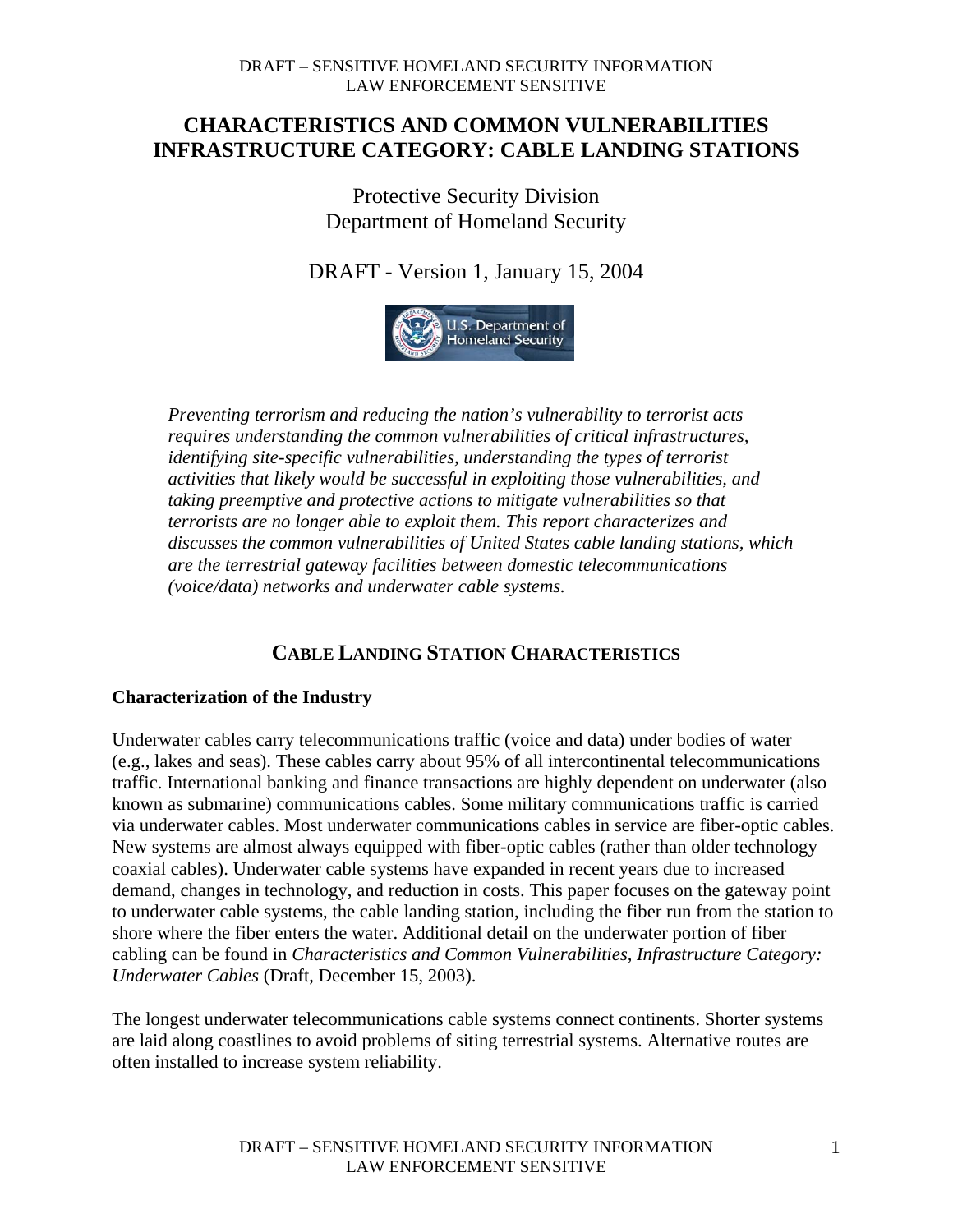The first underwater cable, a telegraph cable, was laid in 1850 between England and France. Like most early cables, it failed quickly. Including that first cable, 950 underwater cables have been installed worldwide through 2003. The first fiber-optic cable, TAT-8, was put into service in 1988. Since then, 178 cables have been laid.

Submarine cables enter the Continental United States (U.S.), Hawaii, and Alaska at various locations as shown in Figure 1. Each of the cable landing locations has a number of redundant and diverse backhaul routes. These routes provide connectivity on both regional and local levels between the cable landings and the domestic network. Table 1 lists 52 cable landing stations in the U.S. The majority of these landing sites use fiber optics.



 **Figure 1 Underwater Cables**

|  |  | <b>Table 1 U.S. Cable Landing Locations</b> |
|--|--|---------------------------------------------|
|  |  |                                             |

| City              | <b>State</b> | City                  | <b>State</b> | City                      | <b>State</b> |
|-------------------|--------------|-----------------------|--------------|---------------------------|--------------|
| Lynn              | <b>MA</b>    | Seward                | AK           | <b>Moss Landing North</b> | CA.          |
| Green Hill        | RI           | Juneau                | AK           | <b>Moss Landing South</b> | CA           |
| Shirley           | NY.          | Whittier              | AK           | San Luis Obispo           | CA           |
| <b>Brookhaven</b> | NY.          | Valdez                | AK           | Grover Beach              | CA           |
| New York City     | NY.          | <b>Harbour Pointe</b> | WA           | Hermosa Beach             | CA           |
| Far Rockaway      | NY.          | Seattle               | <b>WA</b>    | Kahe Point                | <b>HA</b>    |
| Arverne           | NY.          | Lynnwood              | <b>WA</b>    | Lualualei                 | <b>HA</b>    |
| Manhattan Beach   | NY.          | Nedonna Beach         | OR.          | Makaha                    | <b>HA</b>    |
| Mastic Beach      | NY.          | Coos Bay              | OR.          | Lihue                     | HA.          |
| Crab Meadow Beach | <b>NY</b>    | Pacific City          | <b>OR</b>    | Keawaula                  | <b>HA</b>    |
| Long Beach        | NY.          | <b>Bandon</b>         | OR.          | Spencer Beach             | HA.          |
| Manahawkin        | NJ           | <b>Twin Rocks</b>     | <b>OR</b>    | Ko Olina                  | <b>HA</b>    |
| Manasquan         | NJ           | Hillsboro             | <b>OR</b>    | Koko Head                 | <b>HA</b>    |
| Tuckerton         | NJ           | Manchester            | CA.          | Kihei                     | HA.          |
| Wall Township     | NJ           | Point Arena           | CA.          | Kawaihae                  | HA.          |
| <b>Boca Raton</b> | FL           | Morro Bay             | CA.          | Sandy Beach               | <b>HA</b>    |
| Hollywood         | FL           | Monterey Bay          | CA.          | Manele Bay                | <b>HA</b>    |
| North Miami Beach | FL           |                       |              |                           |              |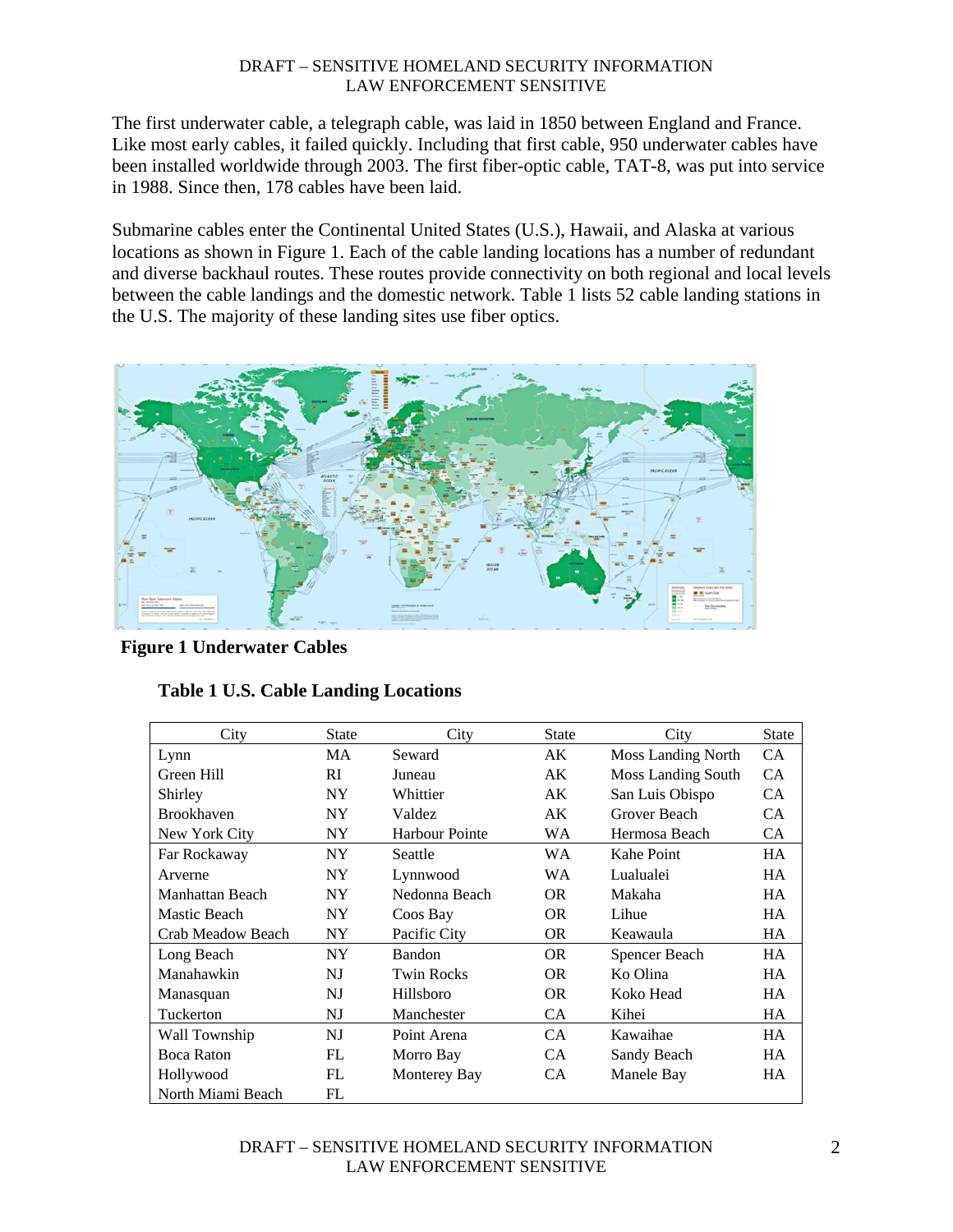Although there are a number of locations and cables and the data flow can usually be dynamically re-routed in the event of secondary single path losses, the usage or capacity is not evenly distributed. Figure 2 shows that the largest data pipes are currently between New York and the United Kingdom.



 **Figure 2 Map of Major Interregional Internet Routes, 2003** 

# **Common Facility Components**

 $\overline{a}$ 

International traffic is routed through various switching centers located throughout the U.S. The general switching architecture is shown in Figure 3. In most cases, the domestic network is connected to multiple international switches, and each international switch connects to multiple cable landing locations. In some configurations, an alternate cable completes a SONET ring, which is provisioned to handle the entire traffic load and enables instant restoration capabilities. In other configurations, the alternate cable serves as a backup in case the primary cable fails; however, the backup cable may not have enough capacity to handle the increased traffic load. If both cables were to fail or the alternate cable could not handle the entire traffic load, a satellite  $\text{link}^1$  would be often used as a secondary backup. This fully redundant architecture is typical for many providers and can sustain multiple points of failure without the loss of connectivity.

Figure 4 shows an end-to-end schematic for an underwater telecommunications cable. One or more landing stations are associated with each end of a cable. Landing stations comprise the "dry plant," and a cable and its components comprise the "wet plant" for a cable system. Communications traffic flows between landing stations.

 $<sup>1</sup>$  Although these satellite links are available, they have limited capacity and are not engineered to handle the same</sup> levels of traffic as typical wireline architectures.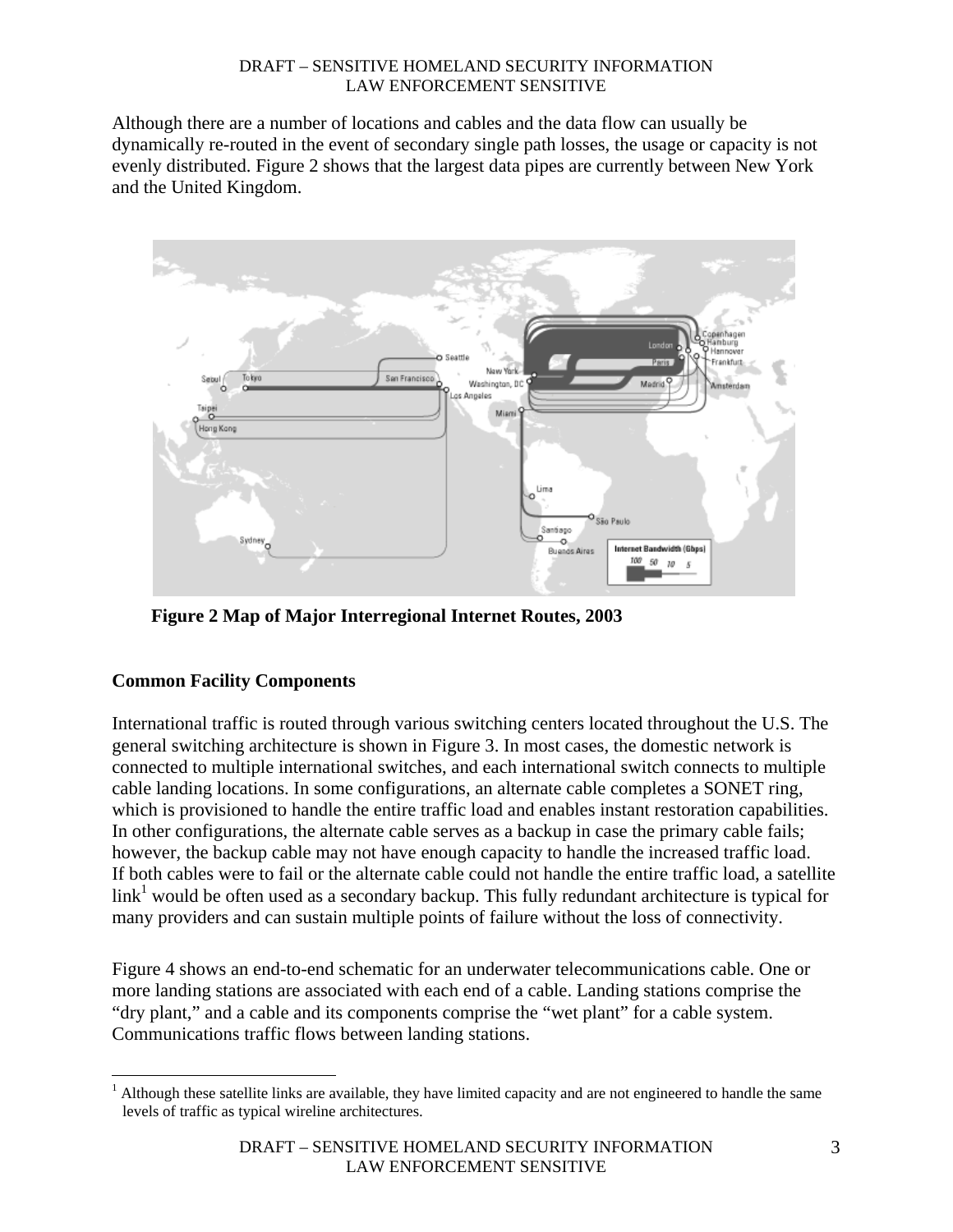

**Figure 3 Typical Switching Architecture** 



### **Figure 4 End-to-End Schematic for an Underwater Telecommunications Cable**

As shown in Figure 5, a typical cable landing station, or dry plant, consists of a single building that contains:

- Telecommunications equipment
- Power generator
- Battery plant
- One or more control rooms

Cable landing stations are located in areas with a high level of activity such as Manhattan, as well as in somewhat remote areas such as Nedonna Beach, Oregon. Most are located at or near an oceanic shoreline. Connections to the facility include intercontinental fiber, domestic fiber/copper, and power. Telecommunications equipment is typically located in fire-suppressionprotected rooms, which are environmentally controlled.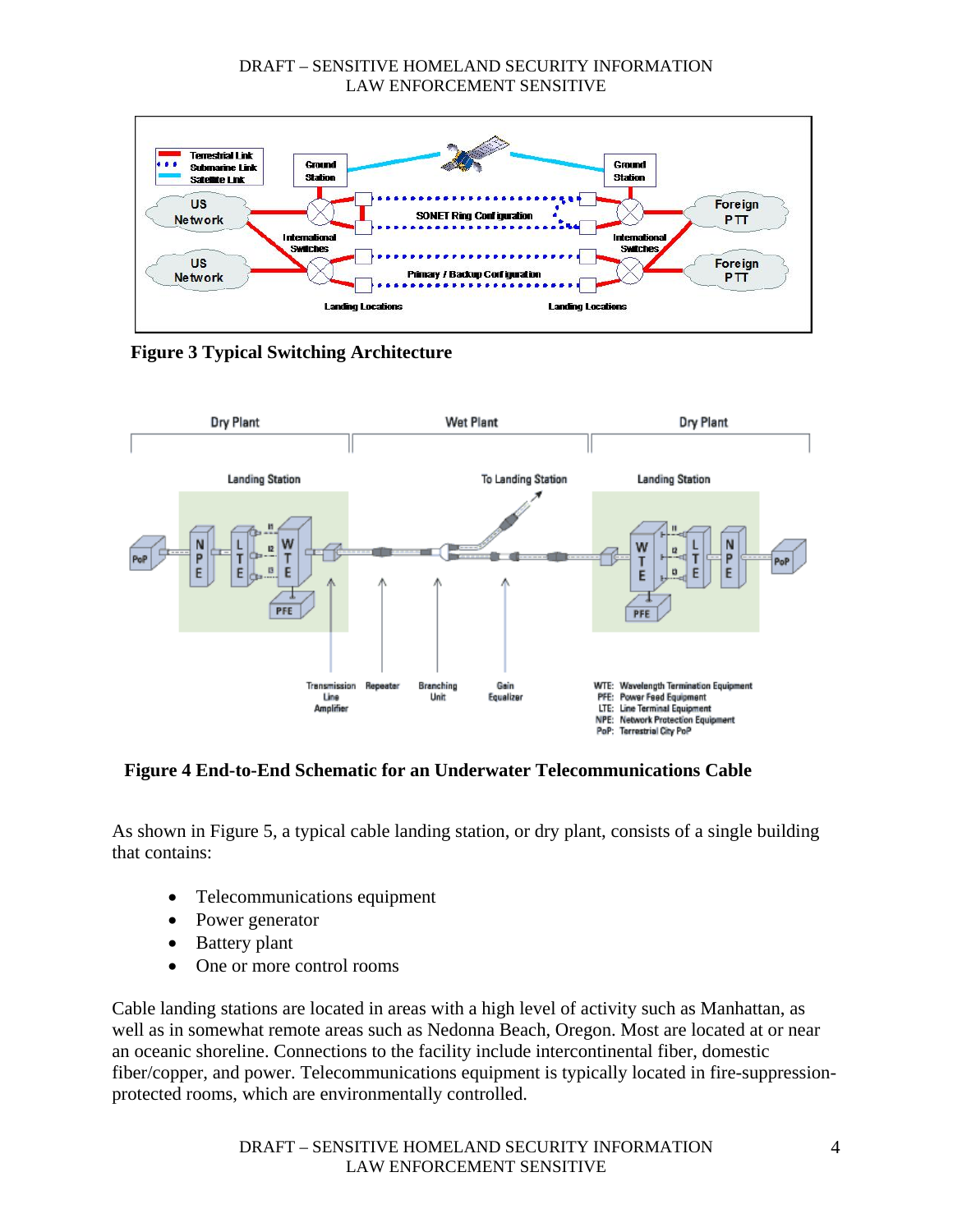

**Telecommunications Equipment Communications Figure 1 Accord Power Generator** 







**Battery Plant Control Room Control Room** 

# **Figure 5 Typical Cable Landing Station Equipment**

DRAFT – SENSITIVE HOMELAND SECURITY INFORMATION LAW ENFORCEMENT SENSITIVE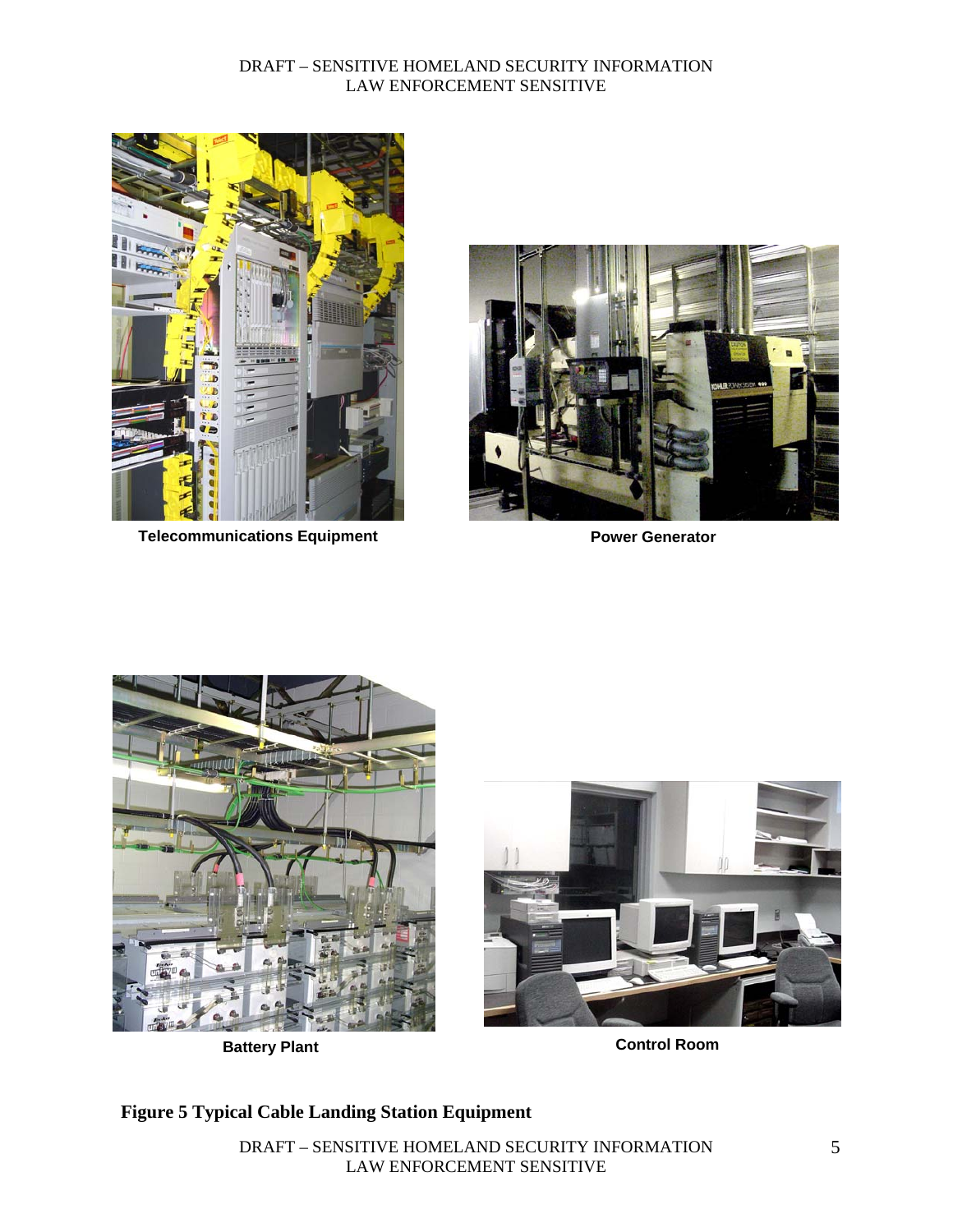The telecommunications portion of the dry plant typically includes the following components:

- Network protection equipment (NPE),
- Line terminal equipment (LTE),
- Wavelength termination equipment,
- Transmission line amplifiers,
- Circuitry for supervisory functions (cable performance, fault detection, and location), and
- Terrestrial city point-of-presence a site with a collection of telecommunications equipment (usually modems, digital leased lines, and multi-protocol routers).

At the cable landing station, terminal equipment (NPE, LTE) is installed and connected to the land-side (domestic) communications network. The intercontinental fiber is brought on-shore and is typically trenched (as shown in Figure 6) or routed along ROWs (rights-of-way), such as along bridges and railways.



 **Figure 6 Cable Trench** 

Common threats to cable landing stations can take many forms from sabotage to external attack. Attacks can target the fiber, the switching/network control equipment, and/or the power equipment. The primary protection against basic attacks lies in the self-healing ability of networks to reroute traffic around damaged nodes and paths. The primary form of protection against catastrophic attack lies, to a great extent, in the ability to recover from any attack, which may include the reconstruction or relocation of facilities.

Localized damage to fiber-optic cable is relatively easy to repair, unless an entire area is contaminated or unreachable. Furthermore, because of the capability of rerouting, most fiber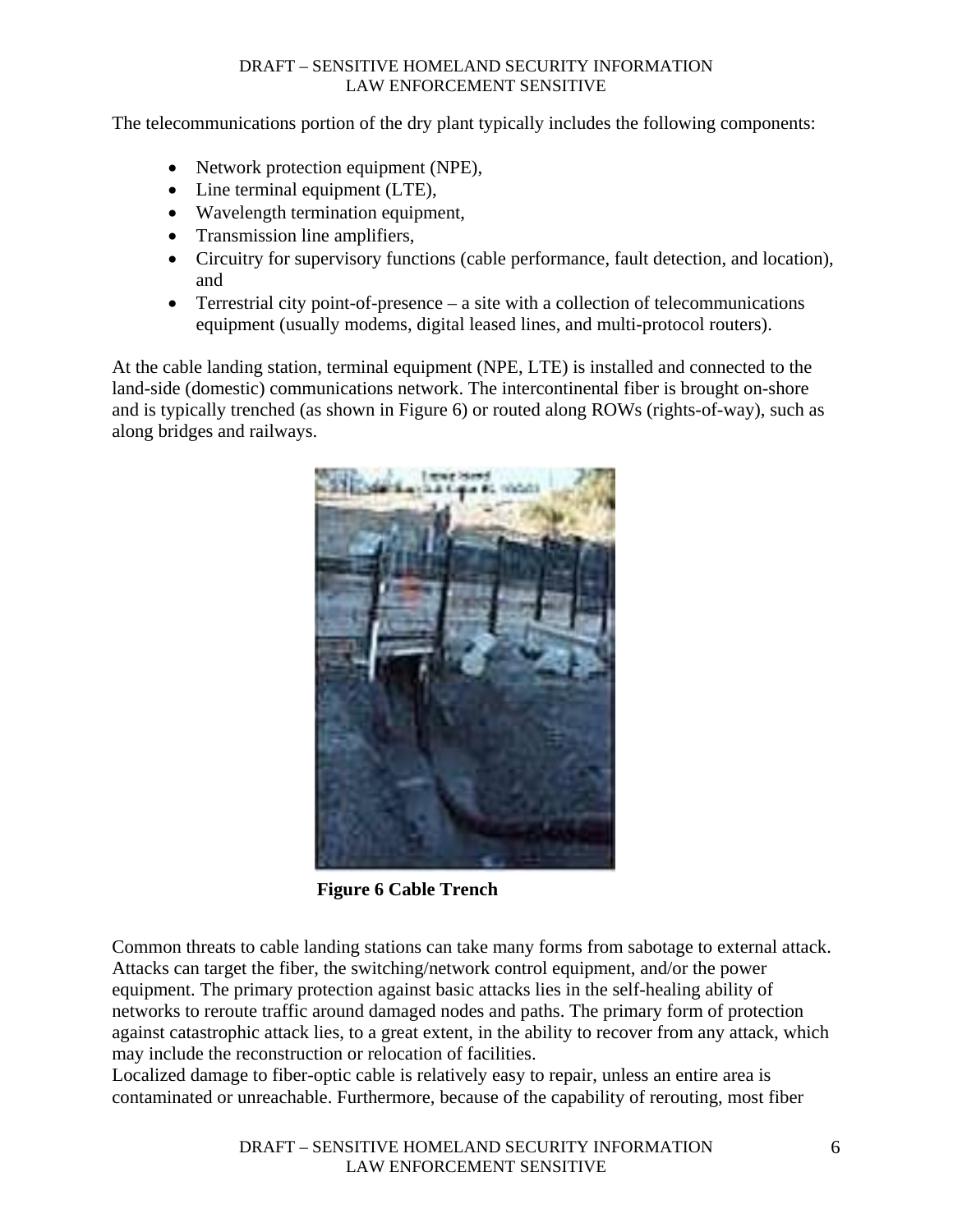breaks do not cause long-term loss of communication unless multiple simultaneous attacks occurred on primary fiber paths. Fiber-optic cable is, however, quite vulnerable, as it is not practical to guard the entire length of every fiber. Because some runs of fiber are easily accessible to the public, they can be readily accessed without detection. Runs of fiber-optic cable from the beach presence to the cable landing station are particularly vulnerable where they are visible aboveground (e.g., along ROWs), or readily accessible belowground (below a manhole cover).

Damage to the landing station itself can be indirect (interruption of power), direct (physical attack on the building), or internal sabotage (fire, physical damage, computer virus).

Power interruptions (e.g., damaging a nearby power substation) are a possible but unlikely target due to the availability of battery backup and integrated power generators. An attack on the power system would more likely take the form of a regional attack that disrupts considerably more than a landing station.

Because equipment is concentrated in a small area and limited physical barriers, landing stations are vulnerable to physical attack by a variety of means, including bombs or armed assault, as damage does not need to be inflicted over a large area to be effective and because such damage can be accomplished quickly.

# **CONSEQUENCE OF EVENT**

Underwater cables form the backbone of international voice and data communications, which include portions of the Internet. International banking, finance, and commerce are highly dependent on these cables. Underwater cables also carry military communications traffic and signals from hydrophones (scientific research and ship guidance). When viewed as a system, these cables comprise a highly sophisticated and robust web of communications channels that has no single point of failure. Telecommunications traffic can be quickly rerouted over alternative channels to bypass failed components. Traffic flow would not be appreciably affected unless several cables or primary landing stations were incapacitated.

In general, cable cuts near the shoreline can be repaired relatively quickly because the cables are more accessible. Conversely, cable cuts that occur in the deep sea may take a few weeks or longer to repair, depending on the location of the cable cut and the position of the closest repair ship. With publicly available information on submarine cable route positions, terrorists could potentially cut many submarine cables along the coast in a short period of time with no attribution. This type of attack, if successfully executed, would effectively disable a large percentage of international connectivity and take several weeks from which to recover. Although satellite backups are available, they may not be able to handle the traffic volume if several of the major submarine cables were cut.

Despite numerous and frequent individual cable cuts, the U.S. has suffered little disruption of international service. A worst-case scenario that completely disrupts all international telecommunications would have to involve simultaneous damage to both the submarine cable infrastructure and the satellite infrastructure in various U.S. locations. While such an event is highly unlikely for the U.S., this type of worst-case scenario actually occurred for Algeria on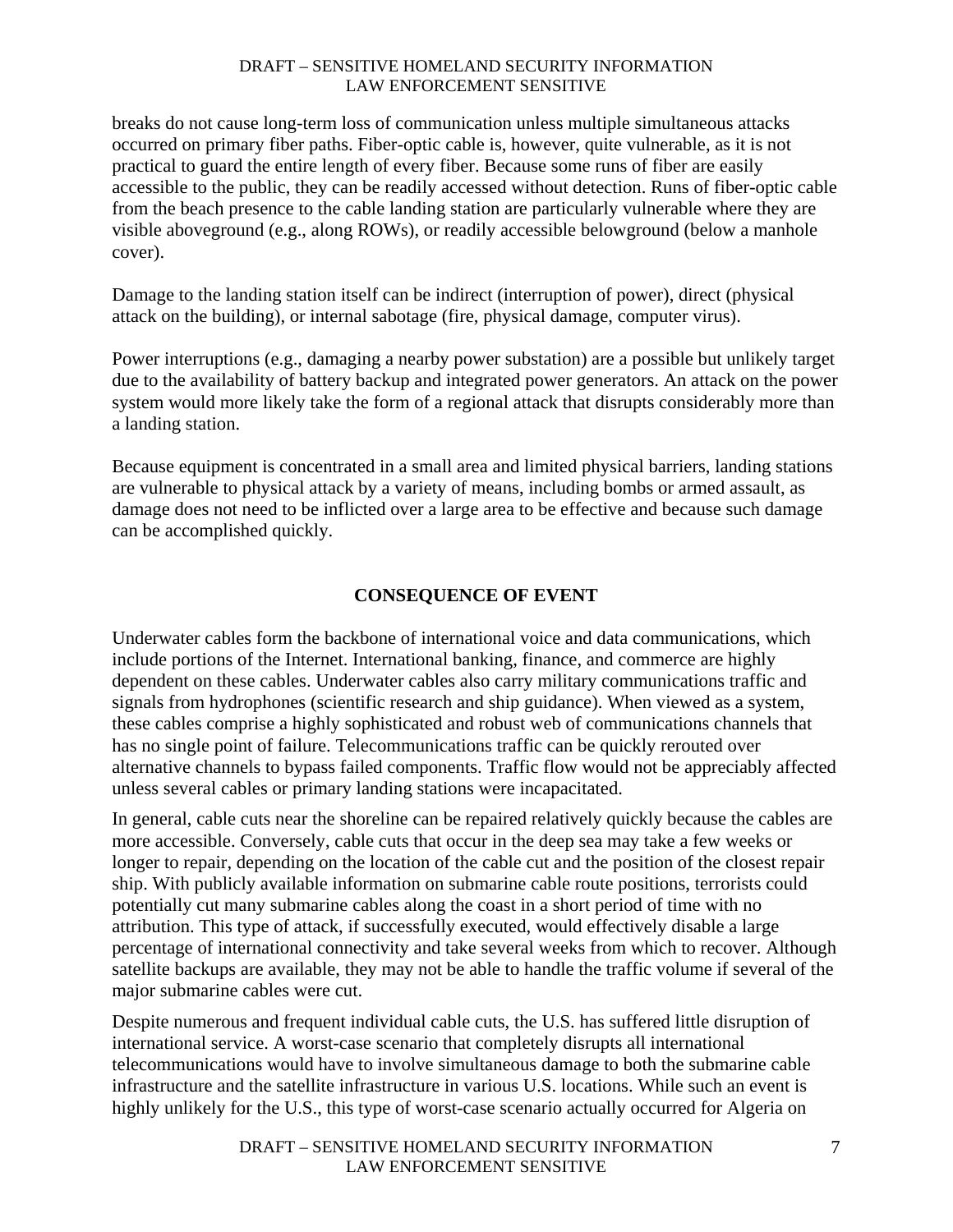May 23, 2003, as a result of an earthquake. This event damaged several submarine cables in the Mediterranean Sea and satellite ground stations in Algeria, leaving little international connectivity for Algerian telecommunications.<sup>2</sup> Although international connectivity was quickly restored through other terrestrial channels, repairs to the submarine cables were not completed until June 21, 2003, partly because of instability resulting from recurring aftershocks caused by the earthquake.<sup>3</sup>

<sup>2&</sup>lt;br>
<sup>2</sup> http://quickstart.clari.net/qs\_se/webnews/wed/bi/Qalgeria-quake-telecoms.RxjR\_DyN.html<br>
<sup>3</sup> http://www.doilymoilpews.com/200306/22/pews/eity02.html

<sup>&</sup>lt;sup>3</sup> http://www.dailymailnews.com/200306/22/news/city02.html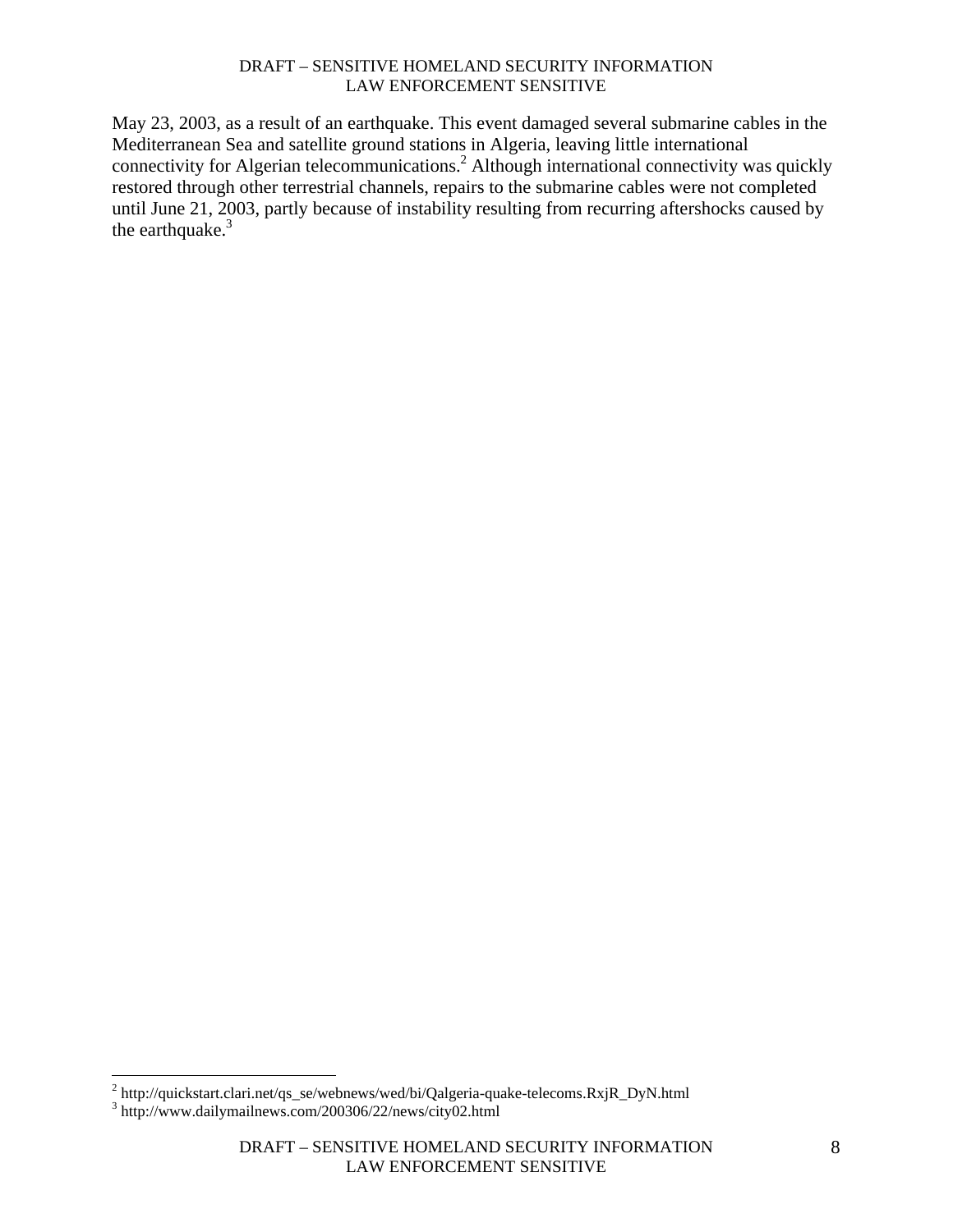### **COMMON VULNERABILITIES**

*Critical infrastructures and key assets vary in many characteristics and practices relevant to specifying vulnerabilities. There is no universal list of vulnerabilities that applies to all assets of a particular type within an infrastructure category. Instead, a list of common vulnerabilities has been prepared, based on experience and observation. These vulnerabilities should be interpreted as possible vulnerabilities and not as applying to each and every individual facility or asset.* 

The following is a list of common vulnerabilities found at cable landing stations and along the routes of underwater cables.

| <b>Exhibit 1 Economic and Institutional Vulnerabilities</b> |                                                                                                                                                                                                                                                                                                                                                                                                                                                                                                                                                                                                                                                       |  |
|-------------------------------------------------------------|-------------------------------------------------------------------------------------------------------------------------------------------------------------------------------------------------------------------------------------------------------------------------------------------------------------------------------------------------------------------------------------------------------------------------------------------------------------------------------------------------------------------------------------------------------------------------------------------------------------------------------------------------------|--|
|                                                             | Economic and institutional vulnerabilities are those that would have extensive national,<br>regional, and industry-wide consequences if exploited by a terrorist attack.                                                                                                                                                                                                                                                                                                                                                                                                                                                                              |  |
| $\mathbf{1}$                                                | Underwater cables carry 95% of international business, banking, and commerce<br>transactions. Damage to a single cable is unlikely to cause much disruption.<br>Destruction of a cable landing station, particularly one that is a point of presence for<br>more than one cable, is potentially more serious. In most instances, there is enough<br>capacity in the entire system to avoid serious disruptions to business, though a multi-<br>location attack may result in long-term damage, albeit predominantly economic.                                                                                                                         |  |
| 2                                                           | Almost all intercontinental Internet traffic is carried on underwater cables.                                                                                                                                                                                                                                                                                                                                                                                                                                                                                                                                                                         |  |
| 3                                                           | Coastal U.S. underwater cables avoid congested terrestrial telecommunications<br>corridors. Because of the existence of terrestrial and other communications channels,<br>disruption of one of these coastal underwater cables is not likely to have a significant<br>impact on business, banking, and commerce transactions and Internet traffic.                                                                                                                                                                                                                                                                                                    |  |
| $\overline{4}$                                              | A distinguishing vulnerability of intercontinental underwater cables is attributable to<br>the fact that the other end of a cable lands in a foreign country. Although cable<br>systems are usually constructed and maintained through cooperative ventures<br>between domestic and foreign companies, financial and political conditions may<br>result in changes of the cable's control. Such changes could pose a threat to the<br>planned operation of a cable. A point of fact is the recent bankruptcy of Global<br>Crossing, a major cable system operator. The disposition of this company and its<br>cable systems is of concern to the U.S. |  |
| 5                                                           | Because of the threats posed by mariners, information on underwater cable routes<br>through lakes, rivers, and coastal shores is made widely available through NOAA,<br>the Coast Guard, and other sources.                                                                                                                                                                                                                                                                                                                                                                                                                                           |  |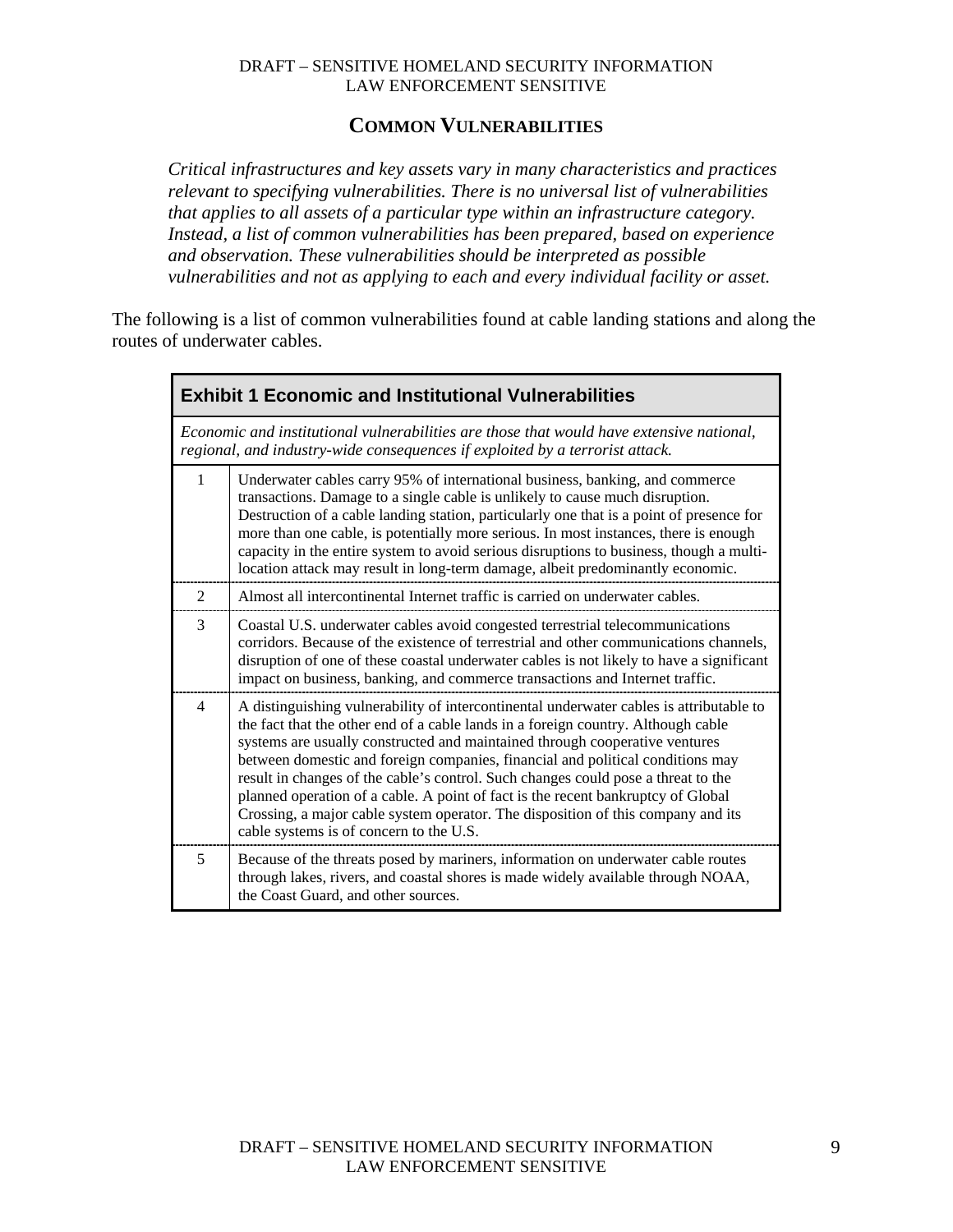# **Exhibit 2 Site-Related Vulnerabilities**

*Site-related vulnerabilities are conditions or situations existing at a particular site or facility that could be exploited by a terrorist or terrorist group to do economic, physical, or bodily harm, or to disable or disrupt facility operations or other critical infrastructures.* 

|                | <b>Access and Access Control</b>                                                                                                                                                                 |
|----------------|--------------------------------------------------------------------------------------------------------------------------------------------------------------------------------------------------|
| $\mathbf{1}$   | Public roads are in close proximity to cable landing stations.                                                                                                                                   |
| 2              | Cable landing stations may not have perimeter fencing. If they have perimeter<br>security, it may only have chain-link fences and remote cameras.                                                |
| 3              | Public roads or rail lines pass over or next to cable landing stations.                                                                                                                          |
| $\overline{4}$ | Cables may pass under/along side other structures (e.g., bridges).                                                                                                                               |
| 5              | Cars and trucks may be parked near a cable landing station.                                                                                                                                      |
| 6              | Uncontrolled waterways may provide access above underwater cables.                                                                                                                               |
| 7              | Approach structures [piers] may be accessible to foot and vehicle traffic.                                                                                                                       |
| 8              | Cable landing stations may not have security guard forces.                                                                                                                                       |
| 9              | Signs to deter vehicles, boats, or pedestrians from approaching underwater cable<br>routes or cable landing stations may not be posted, though ironically may facilitate<br>an attack if posted. |
| 10             | Video surveillance may not be in place at cable landing stations.                                                                                                                                |
| 11             | Lighting may be inadequate in certain parts of the landing stations (e.g., too little,<br>poorly spaced, or improperly directed).                                                                |
| 12             | Vegetation may provide adequate cover for potential adversaries.                                                                                                                                 |
| 13             | Cable landing stations may be accessed via private access roads.                                                                                                                                 |
| 14             | Cable landing stations may be vulnerable to attack from the air.                                                                                                                                 |
| 15             | Due to the length and location of underwater cables, countermeasures may not be<br>practical to install.                                                                                         |
| 16             | Submarine cable routes may not be patrolled on a regular basis.                                                                                                                                  |
| 17             | The cabling conduit from the ocean may be accessible from the street via standard<br>manholes.                                                                                                   |
|                | <b>Operational Security</b>                                                                                                                                                                      |
| 18             | Technical and operational specifications may be publicly available.                                                                                                                              |
| 19             | Local operating procedures may be widely known and easily obtained.                                                                                                                              |
| 20             | Websites may provide detailed information on critical assets, maps, and other<br>operational data.                                                                                               |
|                | <b>Emergency Planning and Preparedness</b>                                                                                                                                                       |
| 21             | Uncontrolled access to private industry security information shared by various<br>agencies may compromise the effectiveness of asset protection (CIP Act of 2002).                               |
| 22             | Coordination with local, state, and federal agencies on roles/responsibilities may be<br>inadequate.                                                                                             |
|                | (Continued on next page.)                                                                                                                                                                        |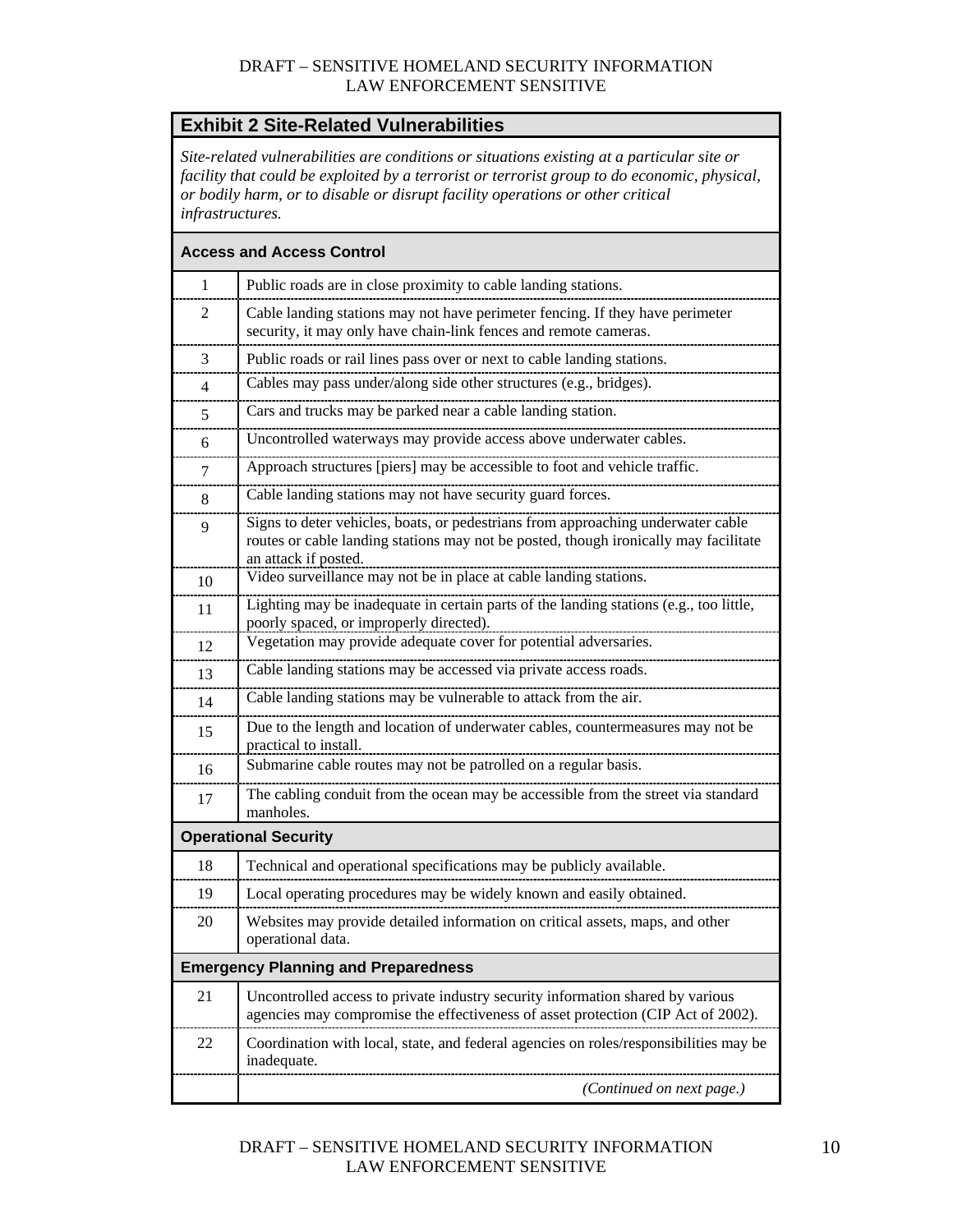| 23 | Interoperability of communications systems (LEA, EMT, NGB, FEMA, Hazmat<br>Response) may be limited.                                                                                                                                                                |
|----|---------------------------------------------------------------------------------------------------------------------------------------------------------------------------------------------------------------------------------------------------------------------|
| 24 | Nontraditional fires/explosions may cause additional challenges to first responders.                                                                                                                                                                                |
| 25 | There is electrical current around cable landing station infrastructure. Emergency<br>personnel must make sure that a station employee verifies that power has been cut<br>off before attempting any response efforts near any underwater cable landing<br>station. |
| 26 | Contingency plans may not always be adequately formalized or exercised.                                                                                                                                                                                             |
| 27 | Cable cuts that occur in the deep sea may take a few weeks or longer to repair,<br>depending on the location of the cable cut and the position of the closest repair ship.<br>Mutual aid agreements are in place to expedite repair.                                |

# **Exhibit 3 Interdependent Vulnerabilities**

*Interdependency is the relationship between two or more infrastructures by which the condition or functionality of each infrastructure is affected by the condition or functionality of each other. Interdependencies can be physical, geographic, logical, or information-based.* 

|                       | General                                                                                                                                                                                                          |  |
|-----------------------|------------------------------------------------------------------------------------------------------------------------------------------------------------------------------------------------------------------|--|
| 1                     | Cable landing stations are critical nodes in intercontinental telecommunications<br>systems. International banking, finance, and commercial transactions depend heavily<br>on underwater cables.                 |  |
| 2                     | Internet traffic, including scientific research, depends heavily on underwater cables.                                                                                                                           |  |
| <b>Electric Power</b> |                                                                                                                                                                                                                  |  |
| 3                     | Cable landing stations rely on electric power grids to operate auxiliary equipment<br>and power repeater systems, though this risk is most effectively mitigated with on-<br>site battery backup and generators. |  |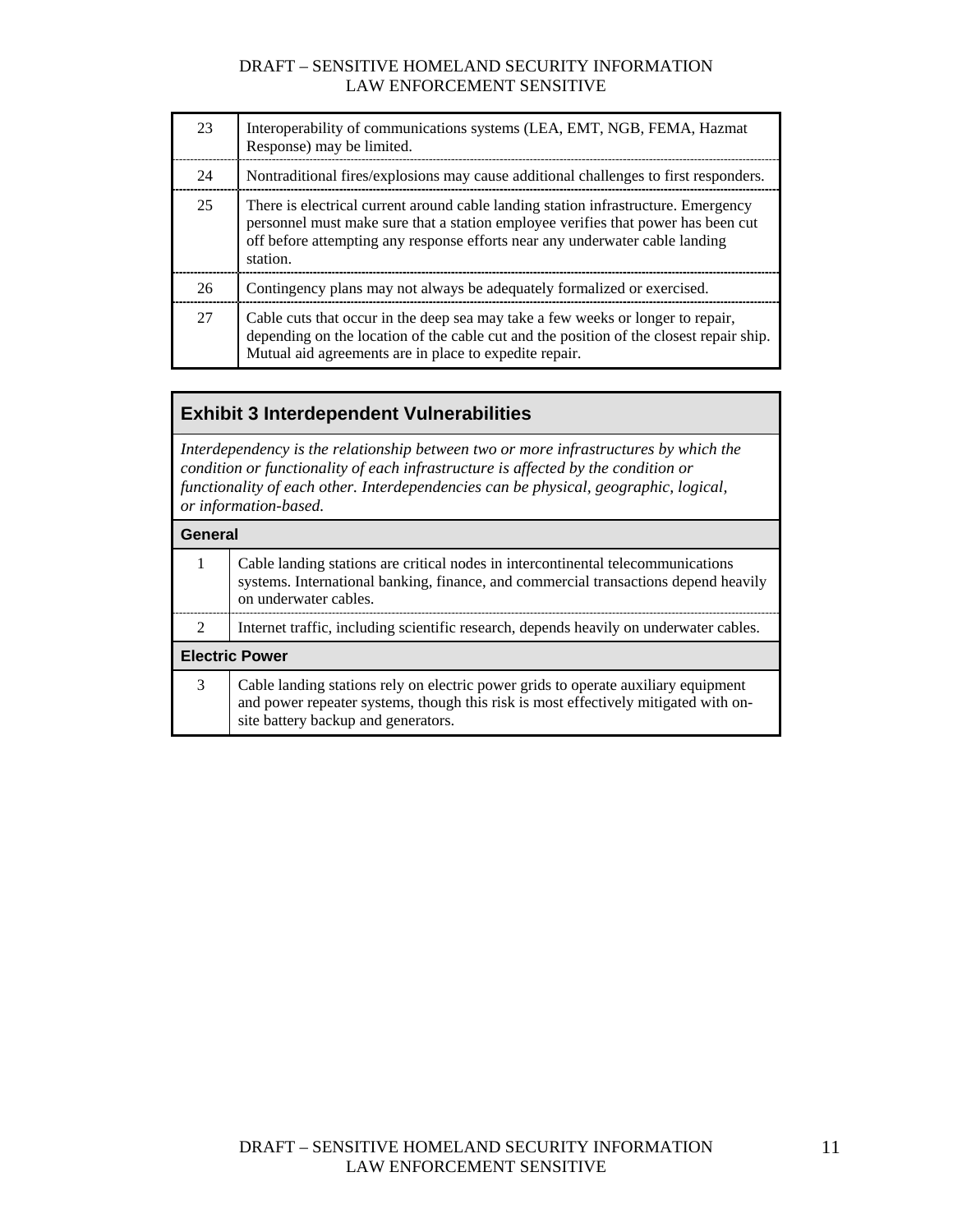## **OTHER INFORMATION**

### **Concentration of International Switching Facilities**

While the landing points of submarine cables are fairly diverse, many of the facilities that handle a significant portion of international switching are located in the same general vicinities (e.g., Manhattan). This is even more the case in other countries such as the United Kingdom and Australia where virtually all international switching is concentrated in one or two areas. Within the U.S., the telecommunications industry can diversify international switching functions to other facilities along the backhaul fiber infrastructure connected to the submarine cables. This backhaul fiber infrastructure is diverse and not concentrated in any one particular location.

### **Availability of Information**

Due to the free flow of information and government regulation, researching the cable landing locations as well as their "target value" based on the volume/type of traffic, is possible through research online and through various companies such as telegeography. Further, some organizations document these locations with photographs and assessments, and make this information readily available for free, or conveniently on CD for a modest fee (http://cryptome.org).The value of attacking a cable landing station has also been discussed online at http://asksollog.com/2002/0801.shtml.

### **Landing Locations**

In general, terrorists could potentially sabotage submarine cables and cable landing locations with minimal expertise and funding. Increasing security at all submarine cable landing locations in the U.S. to buffer against terrorist attacks may be prohibitively expensive. Also, submarine cable operators may not be willing to invest large amounts to further secure these locations. Furthermore, without strong international agreements, the U.S. has little to no ability to influence protection of the corresponding submarine cable landing locations that reside on foreign soil.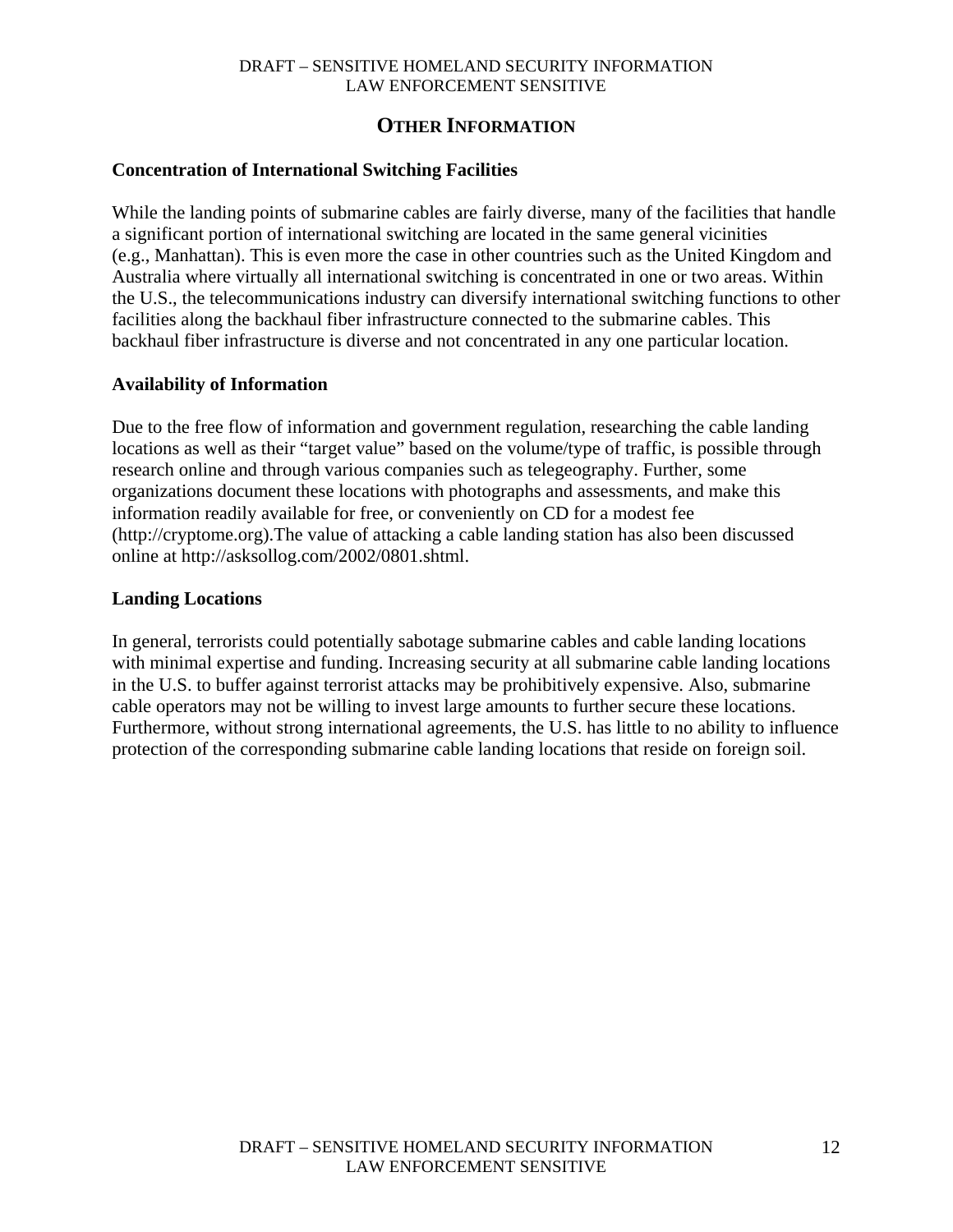### **USEFUL REFERENCE MATERIAL**

- 1. The White House, *The National Strategy for the Physical Protection of Critical Infrastructures and Key Assets*, Feb. 2003 [http://www.whitehouse.gov/pcipb/physical.html], accessed Aug. 11, 2003.
- 2. Federal Communications Commission, *Cable Landing License Act (*47 USC §§ 34-39*)* [http://www.fcc.gov/ib/pd/pf/clla.html], accessed Aug. 11, 2003.
- 3. U.S. Environmental Protection Agency, *Federal Register Environmental Documents: Review of Commission Consideration of Applications Under the Cable Landing License Act* [http://www.epa.gov/fedrgstr/EPA-IMPACT/2002/January/Day-14/i789.htm], accessed Aug. 13, 2003.
- 4. United Nations, *Regulatory Aspects of Underwater Cable Protection*, by Kuwazuru, Masakuni, and R. Hoshina.
- 5. Yamamoto, S., *The Law of the Sea* (in Japanese).
- 6. Wagner, E.S., B. Belkin, and D.R. Burnett, "International Legal Aspects in Submarine Cable Protection," *Proceedings of SubOptic '93*, Versailles, France, pp. 491–496.
- 7. E.S. Wagner, "Submarine Cables and Protections Provided by the Law of the Sea," *Marine Policy*, **19**(2):127–136, 1995.
- 8. Shapiro, S., J.G., Murray, R.F. Gleason, S.R. Barnes, B.A. Eales, and P.R. Woodward, "Threats to Submarine Cables," *SubOptic '97* [http://www.scig.net/Section07b.pdf], accessed Aug. 12, 2003.
- 9. Williams, D.O., *An Oversimplified Overview of Undersea Cable Systems* [http://davidw.home.cern.ch/davidw/public/SubCables.html], accessed Aug. 13, 2003.
- 10. Institute for Security Technology Studies at Dartmouth College, *Information and Telecommunications Sector Vulnerabilities and Threats,* Sept. 2002.
- 11. Federal Energy Regulatory Commission, *FERC Approves Process for Lake Erie Link: Project Meets Significant Regulatory Milestone* [http://www.electricityforum.com/et/issue0302/i03\_ferc.htm], accessed Aug. 12, 2003.
- 12. Panepento, P., "Underwater Cables Would Link Canada to U.S. Power Grids," *Erie Times*, Dec. 10, 2001 [http://www.greatlakesdirectory.org/pa/1210cable.htm], accessed Aug. 13, 2003.
- 13. *History of the Atlantic Cable & Submarine Telegraphy* [http://www.atlantic-cable.com/], accessed Aug. 13, 2003.
- 14. Bill Glover's chronological record of every known submarine communication cable [http://www.atlantic-cable.com/Cables/CableTimeLine/index.htm], accessed Aug. 11, 2003.
- 15. NOAA's Office of Coast Survey provides nautical charts showing the routes of underwater electric and telecommunications cable, as well as underwater pipelines [http://www.nauticalcharts.noaa.gov], accessed Aug. 12, 2003.